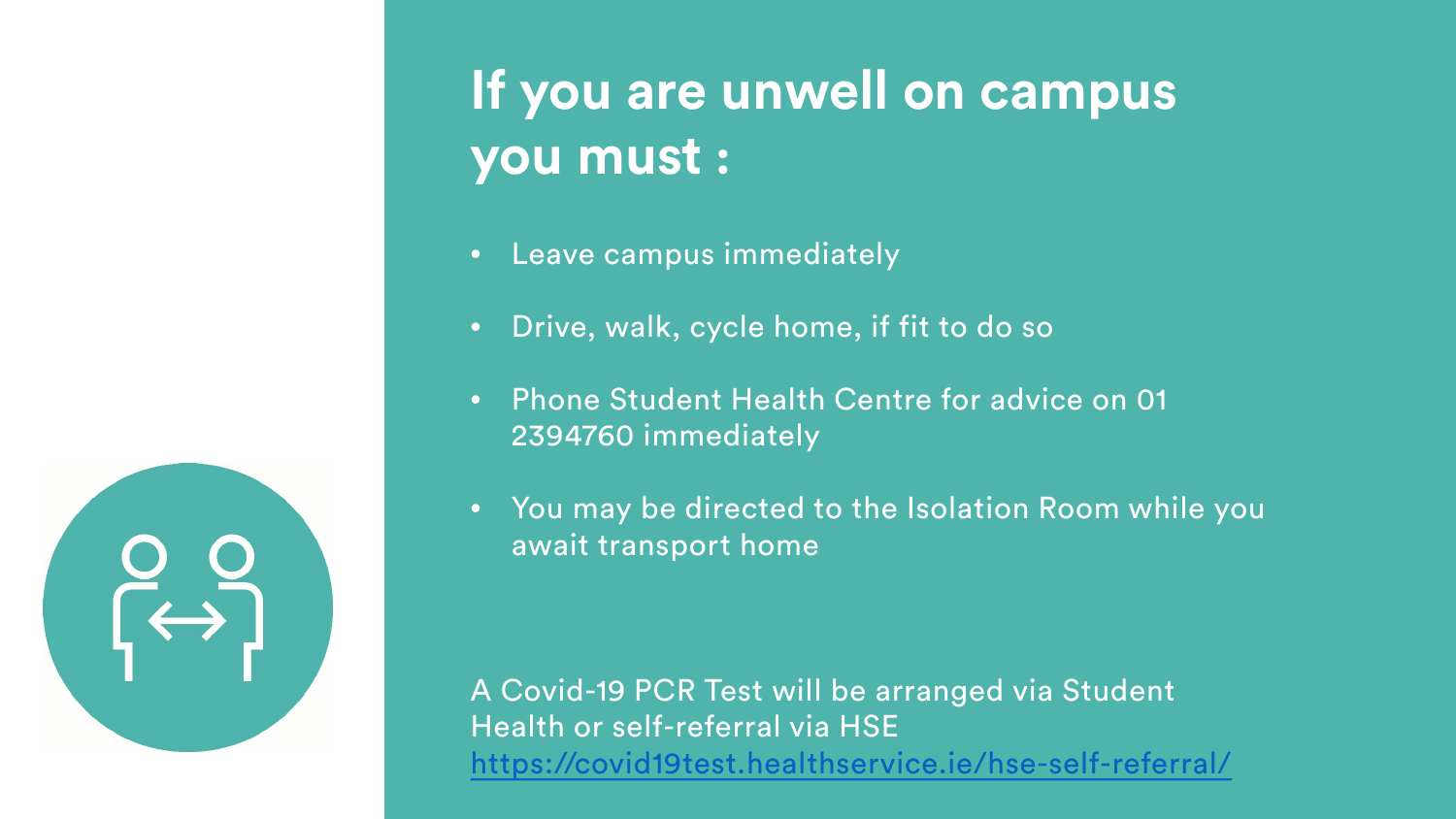

## **Who should I tell that I am unwell or I am COVID positive :**

- Tell your Programme Chair / Head of Department via email
- Do not present in person to Staff Offices
- Ensure Student Health Centre are informed also by phoning 01 239 4760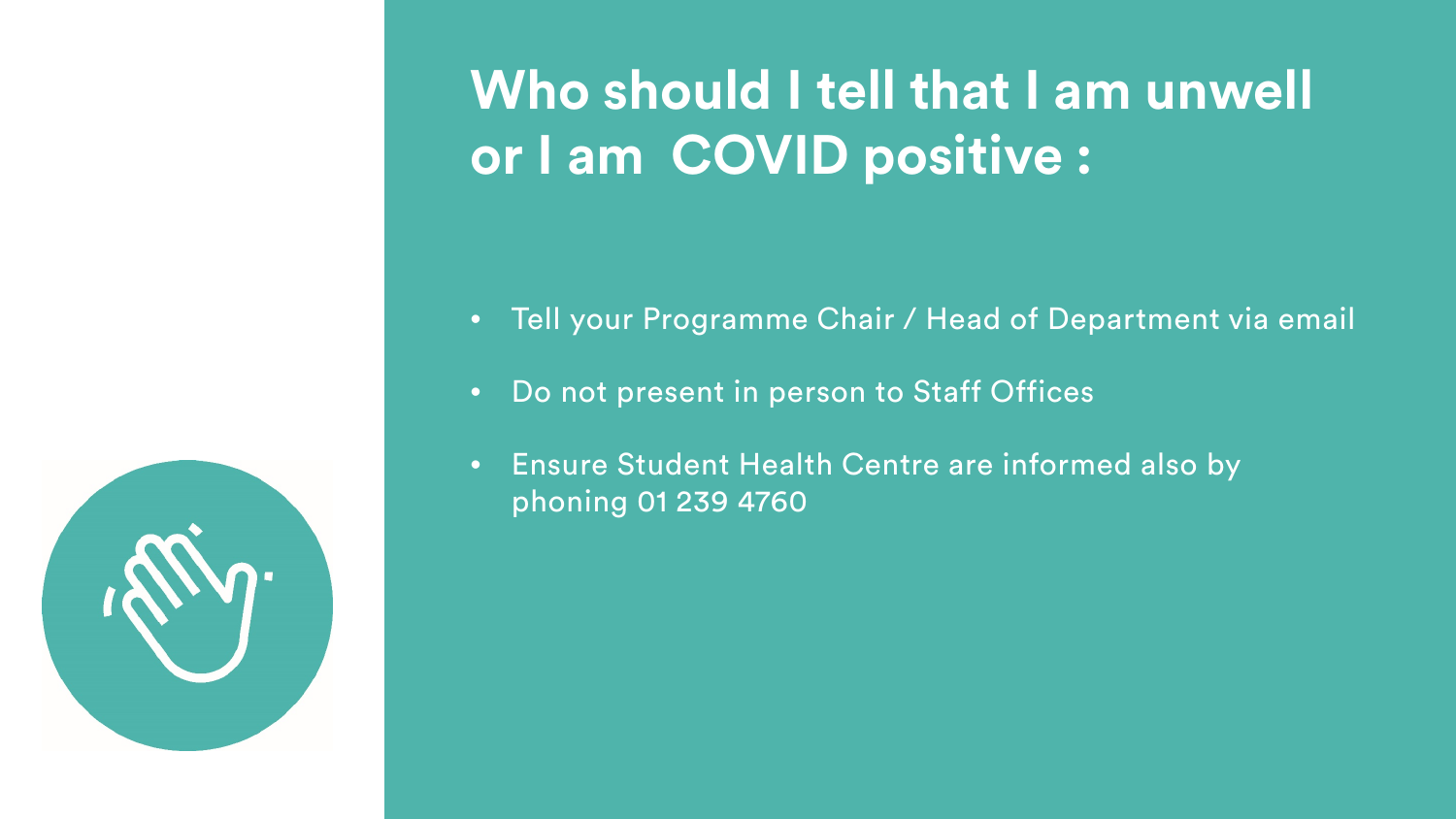**What do I do if I get notification that I am a close contact, while attending on campus?** 

- You will need to remove yourself from the college
- You will need to self-isolate and restrict your movements until a GP or HSE health care worker speaks with you
- Avoid public transport (if at all possible)
- Phone college Nurse on 01 239 4769 you will be helped to arrange testing, transportation etc.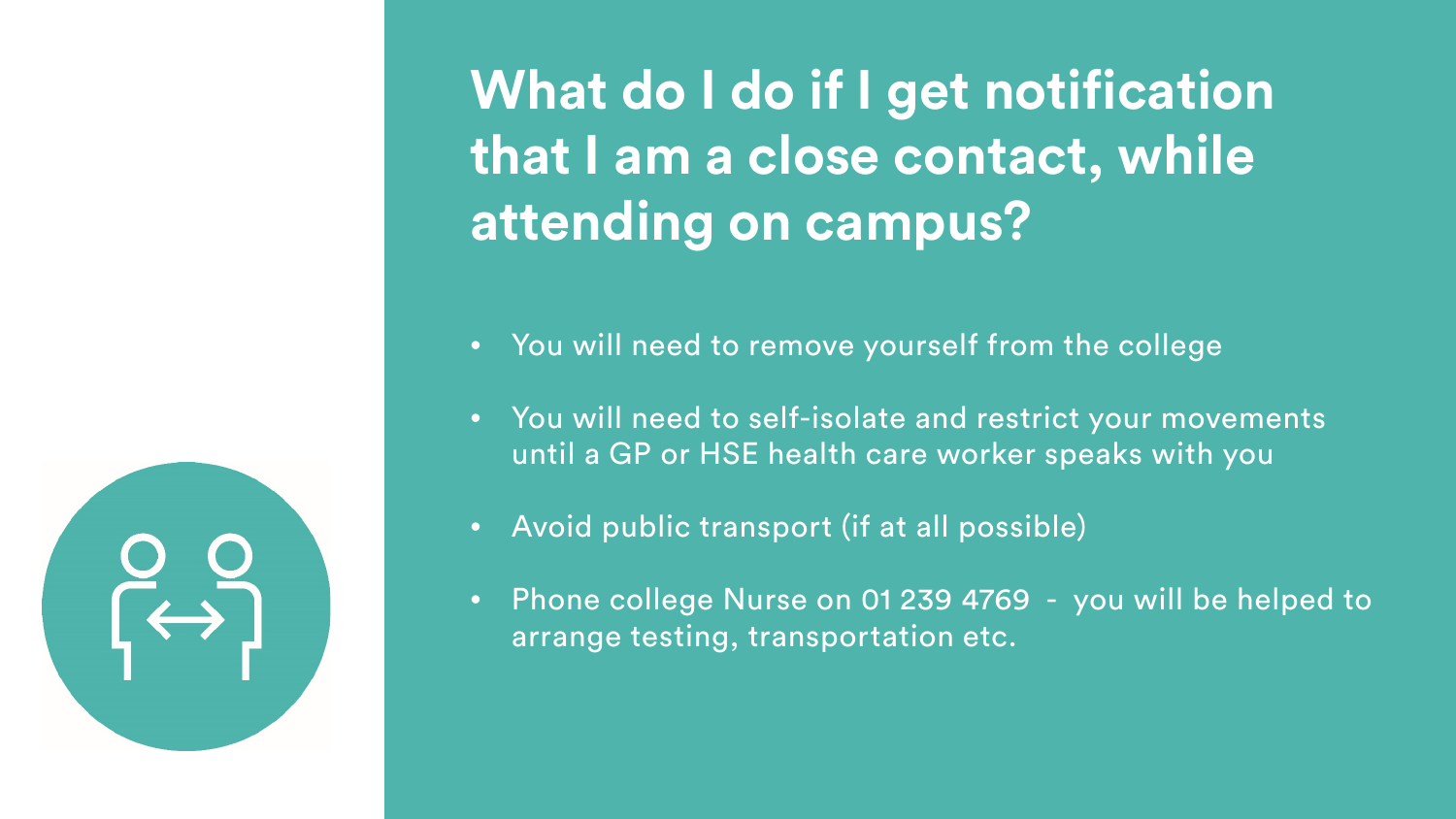

## **I am fully or partially vaccinated and have symptoms of COVID-19**

- Those with symptoms will need to be tested and must self-isolate while waiting for the test and the result
- Other people in your household who are not fully vaccinated against COVID-19 will need to restrict their movements (stay at home)
- To get a free COVID-19 PCR test you can book a test on line https://covid19test.healthservice.ie/hse-self-referral/
- Alternatively, phone your own GP or contact IADT Student Health centre 01 239 4760